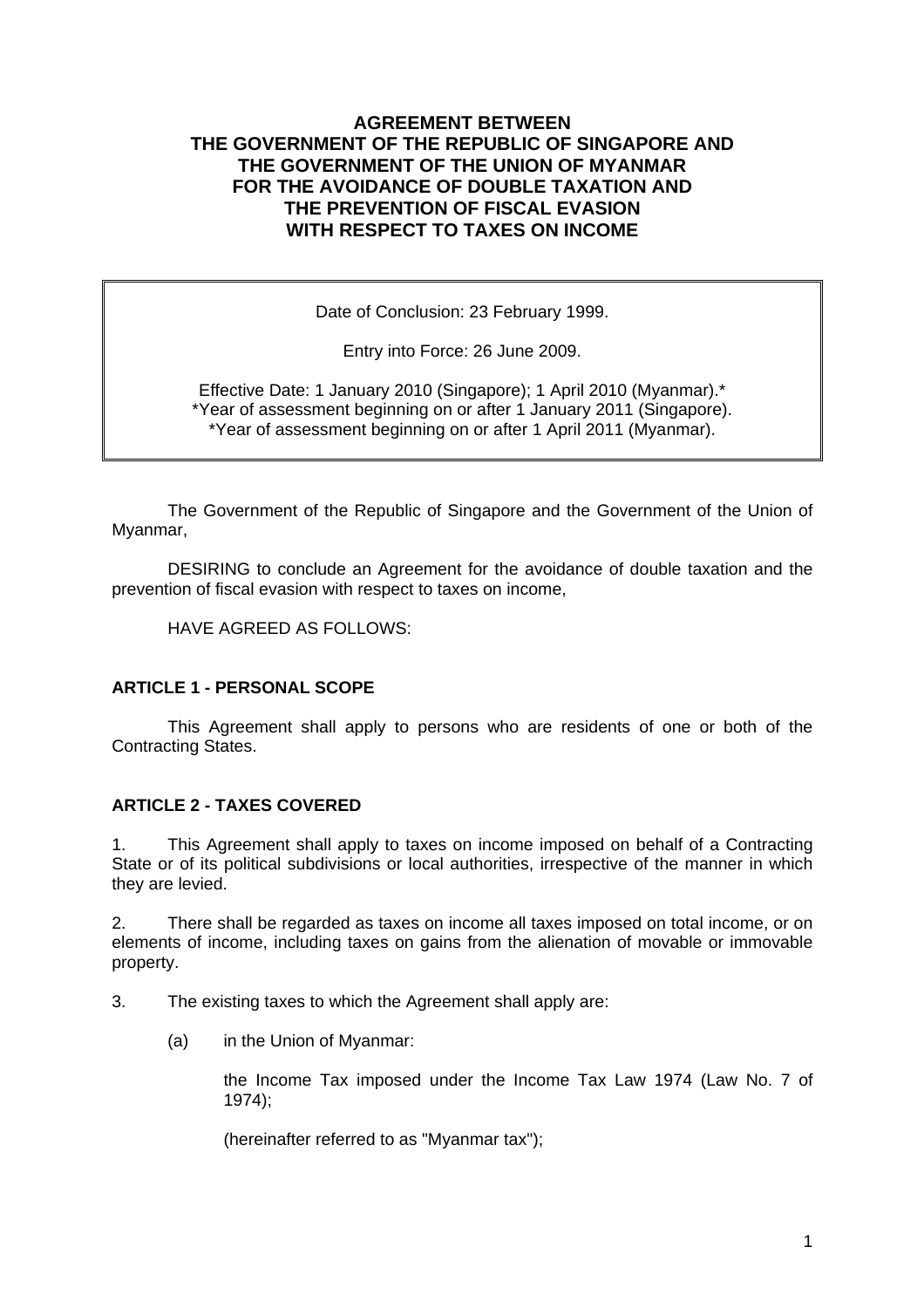(b) in Singapore:

the income tax;

(hereinafter referred to as "Singapore tax").

4. This Agreement shall also apply to any identical or substantially similar taxes on income which are imposed by either Contracting State after the date of signature of this Agreement in addition to, or in place of, the existing taxes referred to in this Article. The competent authorities of the Contracting States shall notify each other of any substantial changes which have been made in their respective taxation laws.

### **ARTICLE 3 - GENERAL DEFINITIONS**

- 1. For the purposes of this Agreement, unless the context otherwise requires:
	- (a) the term "Myanmar" means the Union of Myanmar;
	- (b) the term "Singapore" means the Republic of Singapore;
	- (c) the terms "a Contracting State" and "the other Contracting State" mean Myanmar or Singapore as the context requires;
	- (d) the term "national" means:
		- (i) any individual possessing the nationality or citizenship of a Contracting State;
		- (ii) any legal person, partnership and association deriving its status as such from the laws in force in a Contracting State;
	- (e) the term "person" includes an individual, a company, a body of persons or any other entity which is treated as a person for tax purposes;
	- (f) the terms "enterprise of a Contracting State" and "enterprise of the other Contracting State" mean respectively an enterprise carried on by a resident of a Contracting State and an enterprise carried on by a resident of the other Contracting State;
	- (g) the term "company" means any body corporate or any other entity which is treated as a body corporate for tax purposes;
	- (h) the term "tax" means Myanmar tax or Singapore tax as the context requires;
	- $(i)$  the term "competent authority" means:
		- (i) in the case of Myanmar, the Minister for Finance and Revenue or his authorised representative;
		- (ii) in the case of Singapore, the Minister for Finance or his authorised representative;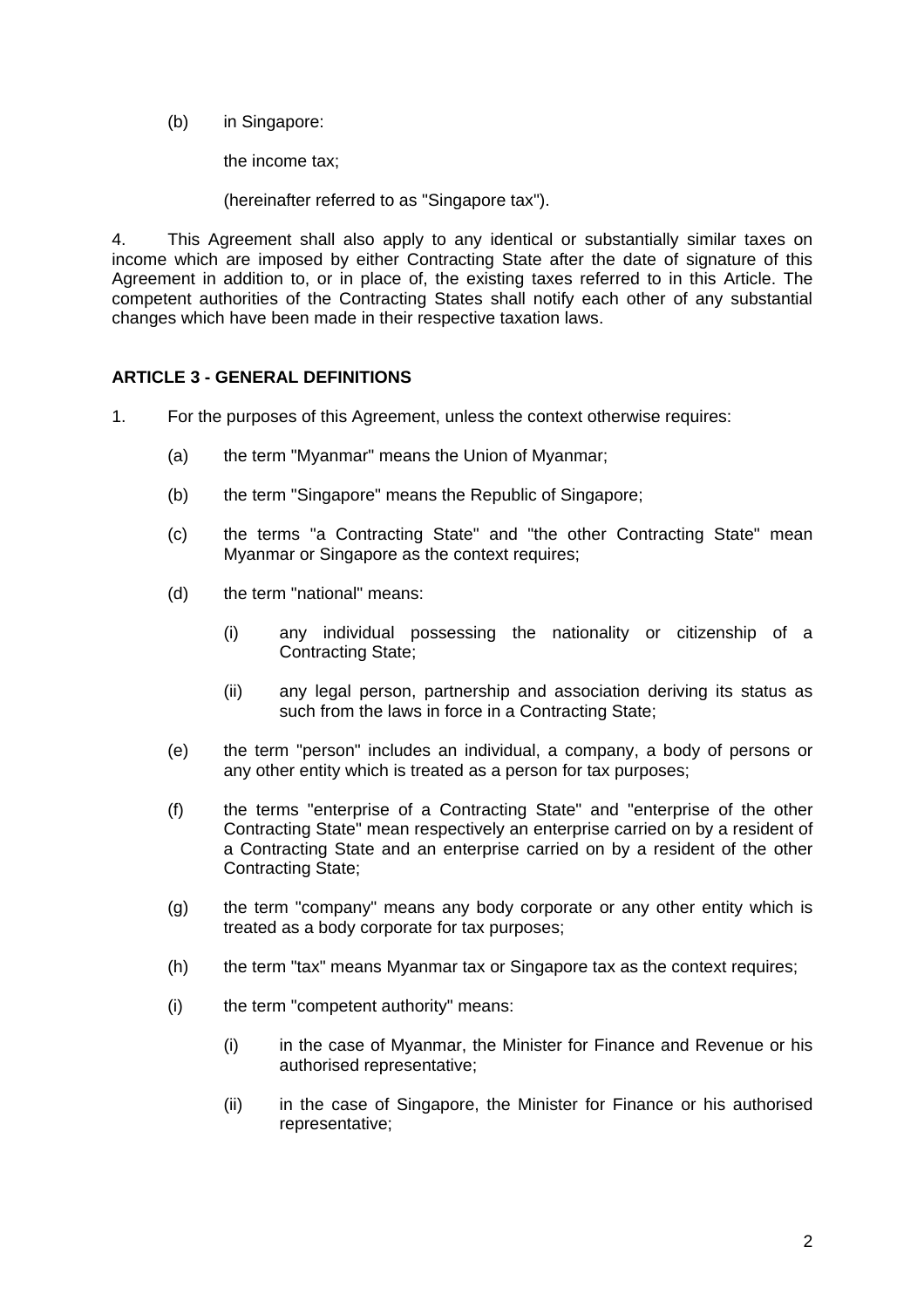- (j) the term "international traffic" means any transport by a ship or aircraft operated by an enterprise of a Contracting State, except when the ship or aircraft is operated solely between places in the other Contracting State;
- (k) the term "fiscal year" means:
	- (i) in the case of Myanmar, the income year which starts on 1 April and ends on 31 March of the following year;
	- (ii) in the case of Singapore, the calendar year.

2. As regards the application of the Agreement by a Contracting State, any term not defined therein shall, unless the context otherwise requires, have the meaning which it has under the law of that State concerning the taxes to which the Agreement applies.

## **ARTICLE 4 - RESIDENT**

1. For the purposes of this Agreement, the term "resident of the Contracting State" means any person who is a resident in a Contracting State for tax purposes of that Contracting State.

2. Where by reason of the provisions of paragraph 1 of this Article an individual is a resident of both Contracting States, then his status shall be determined as follows:

- (a) he shall be deemed to be a resident of the State in which he has a permanent home available to him;
- (b) if he has a permanent home available to him in both States, he shall be deemed to be a resident of the State with which his personal and economic relations are closer (centre of vital interests);
- (c) if the State in which he has his centre of vital interests cannot be determined, or if he has not a permanent home available to him in either State, he shall be deemed to be a resident of the State in which he has an habitual abode;
- (d) if he has an habitual abode in both States or in neither of them, he shall be deemed to be a resident of the State of which he is a national;
- (e) if the status of resident cannot be determined according to sub-paragraphs (a) to (d), the competent authorities of the Contracting States shall settle the question by mutual agreement.

3. Where by reason of the provisions of paragraph 1, a person other than an individual is a resident of both Contracting States, it shall be deemed to be a resident of the Contracting State in which its place of effective management is situated. If its place of effective management cannot be determined, the competent authorities of the Contracting States shall settle the question by mutual agreement.

## **ARTICLE 5 - PERMANENT ESTABLISHMENT**

1. For the purposes of this Agreement, the term "permanent establishment" means a fixed place of business through which the business of an enterprise is wholly or partly carried on.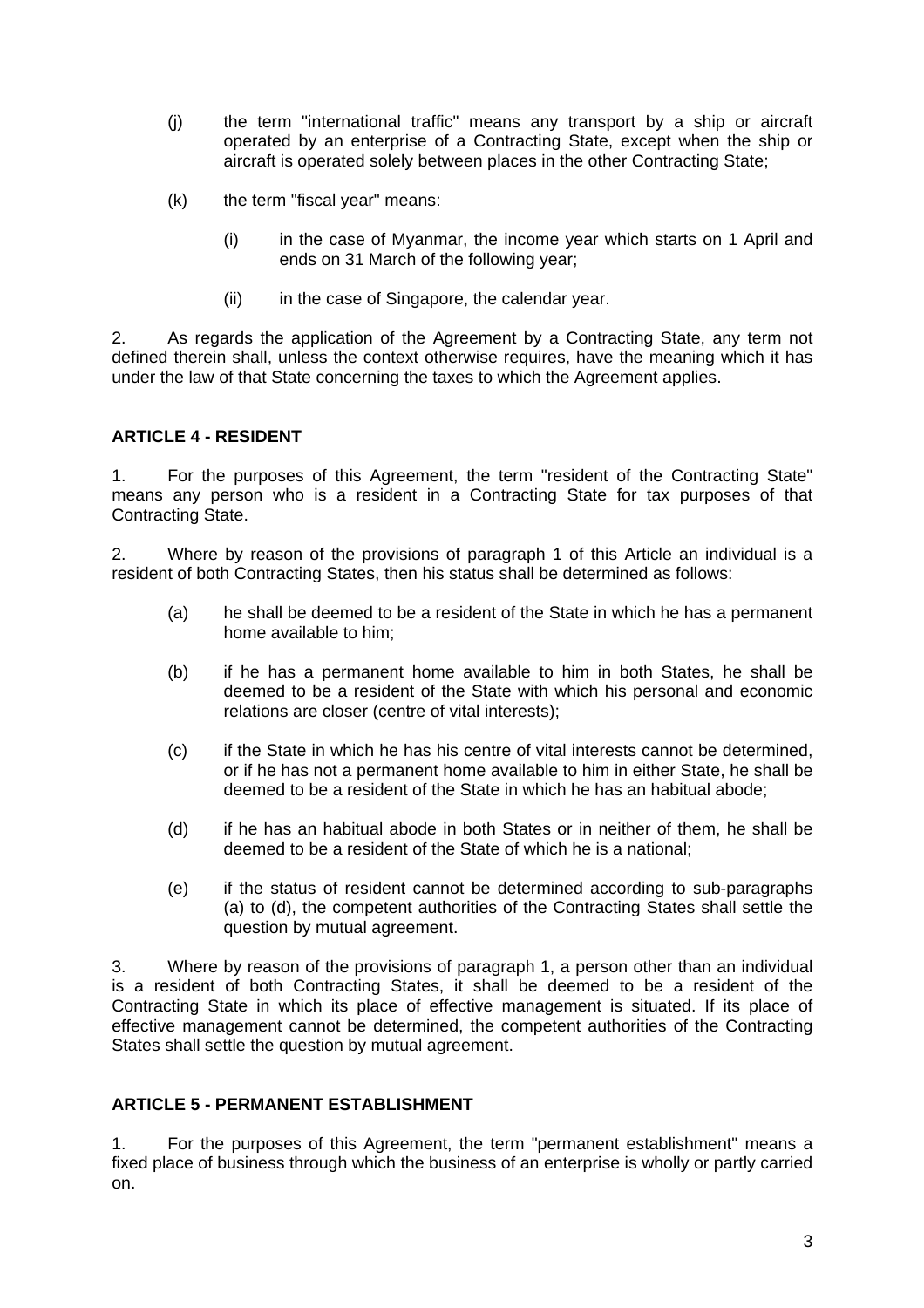- 2. The term "permanent establishment" includes especially:
	- (a) a place of management;
	- (b) a branch;
	- (c) an office;
	- (d) a factory;
	- (e) a workshop;
	- (f) a mine, an oil or gas well, a quarry or any other place of extraction of natural resources;
	- (g) an installation, structure, drilling rig or ship used for the exploration or exploitation of natural resources but only if such exploration or exploitation is not preliminary or preparatory in nature.
- 3. The term "permanent establishment" likewise encompasses:
	- (a) a building site, a construction, assembly or installation project or supervisory activities in connection therewith, but only where such site, project or activities continue for a period of more than six months;
	- (b) the furnishing of services, including consultancy services, by an enterprise through employees or other personnel engaged by the enterprise for such purpose, but only where activities of that nature continue (for the same or a connected project) within the country for a period or periods aggregating more than six months within any 12-month period.

4. Notwithstanding the provisions of paragraphs 1, 2 and 3 of this Article, the term "permanent establishment" shall be deemed not to include:

- (a) the use of facilities solely for the purpose of storage or display or delivery of goods or merchandise belonging to the enterprise;
- (b) the maintenance of a stock of goods or merchandise belonging to the enterprise solely for the purpose of storage or display or delivery;
- (c) the maintenance of a stock of goods or merchandise belonging to the enterprise solely for the purpose of processing by another enterprise;
- (d) the maintenance of a fixed place of business solely for the purpose of purchasing goods or merchandise or for collecting information, for the enterprise;
- (e) the maintenance of a fixed place of business solely for the purpose of advertising, supply of information, scientific research or similar activities which have a preparatory or auxiliary character, for the enterprise.

5. Notwithstanding the provisions of paragraphs 1 and 2, where a person - other than an agent of an independent status to whom paragraph 7 applies - is acting in a Contracting State on behalf of an enterprise of the other Contracting State, that enterprise shall be deemed to have a permanent establishment in the first-mentioned Contracting State in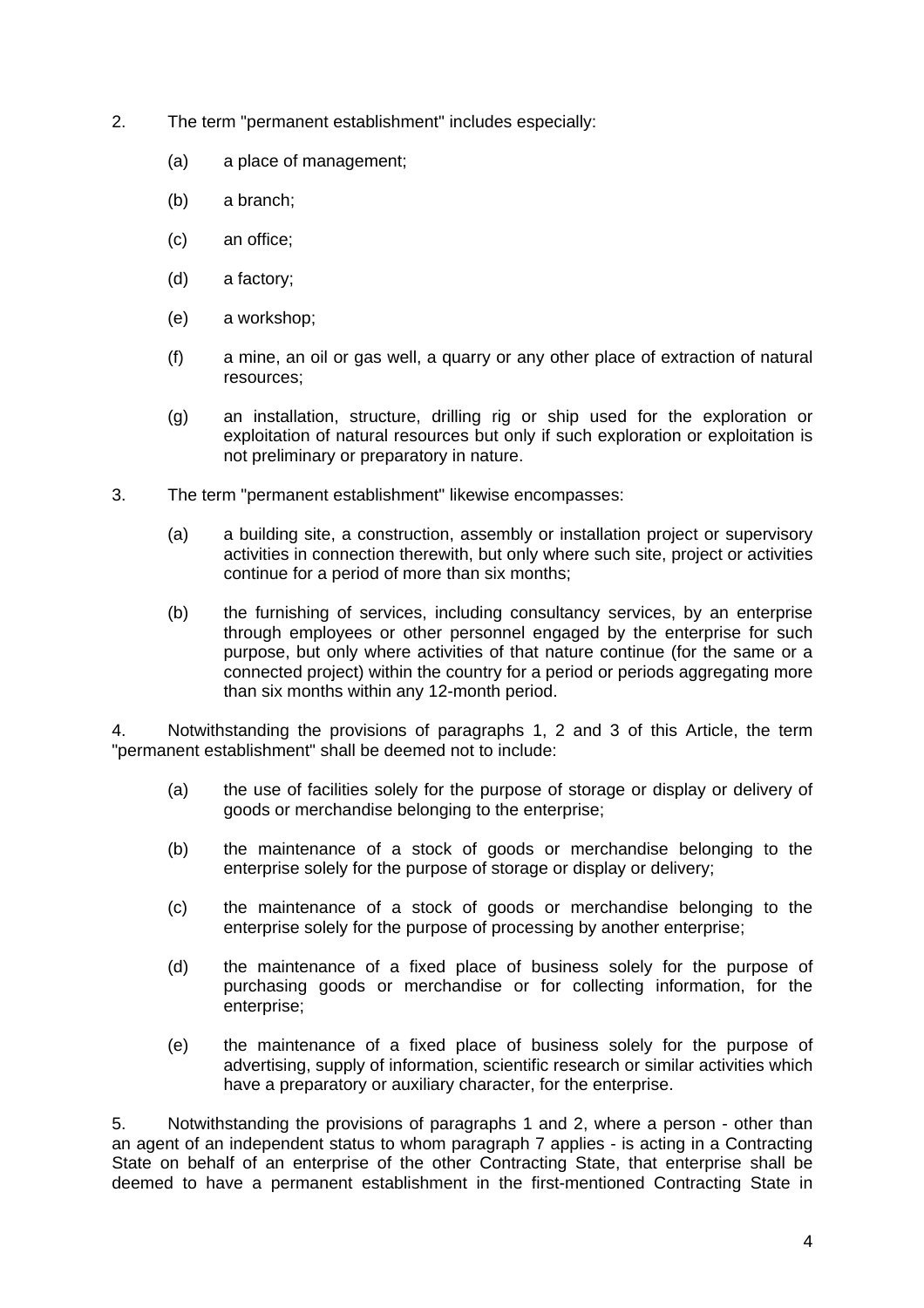respect of any activities which that person undertakes for the enterprise, if such a person has and habitually exercises in that State an authority to conclude contracts in the name of the enterprise, unless the activities of such person are limited to those mentioned in paragraph 4 which, if exercised through a fixed place of business, would not make this fixed place of business a permanent establishment under the provisions of that paragraph.

6. Notwithstanding the preceding provisions of this Article, an insurance enterprise of a Contracting State shall, except in regard to re-insurance, be deemed to have a permanent establishment in the other Contracting State if it collects premiums in the territory of that other State or insures risks situated therein through a person other than an agent of an independent status to whom paragraph 7 applies.

7. An enterprise of a Contracting State shall not be deemed to have a permanent establishment in the other Contracting State merely because it carries on business in that other State through a broker, general commission agent or any other agent of an independent status, provided that such persons are acting in the ordinary course of their business.

8. The fact that a company which is a resident of a Contracting State controls or is controlled by a company which is a resident of the other Contracting State, or which carries on business in that other State (whether through a permanent establishment or otherwise) shall not of itself constitute either company a permanent establishment of the other.

## **ARTICLE 6 - INCOME FROM IMMOVABLE PROPERTY**

1. Income derived by a resident of a Contracting State from immovable property (including income from agriculture or forestry) situated in the other Contracting State may be taxed in that other State.

2. The term "immovable property" shall have the meaning which it has under the law of the Contracting State in which the property in question is situated. However, for the purpose of this Agreement, the term shall in any case include property accessory to immovable property, livestock and equipment used in agriculture and forestry, rights to which the provisions of general law respecting landed property apply, usufruct of immovable property and rights to variable or fixed payments as consideration for the working of, or the right to work, minerals deposits, sources and other natural resources; ships, boats and aircraft shall not be regarded as immovable property.

3. The provisions of paragraph 1 shall also apply to income derived from the direct use, letting or use in any other form of immovable property.

4. The provisions of paragraphs 1 and 3 shall also apply to the income from immovable property of an enterprise and to income from immovable property used for the performance of independent personal services.

# **ARTICLE 7 - BUSINESS PROFITS**

1. The profits of an enterprise of a Contracting State shall be taxable only in that State unless the enterprise carries on business in the other Contracting State through a permanent establishment situated therein. If the enterprise carries on business as aforesaid, the profits of the enterprise may be taxed in the other State but only so much of them as is directly or indirectly attributable to that permanent establishment.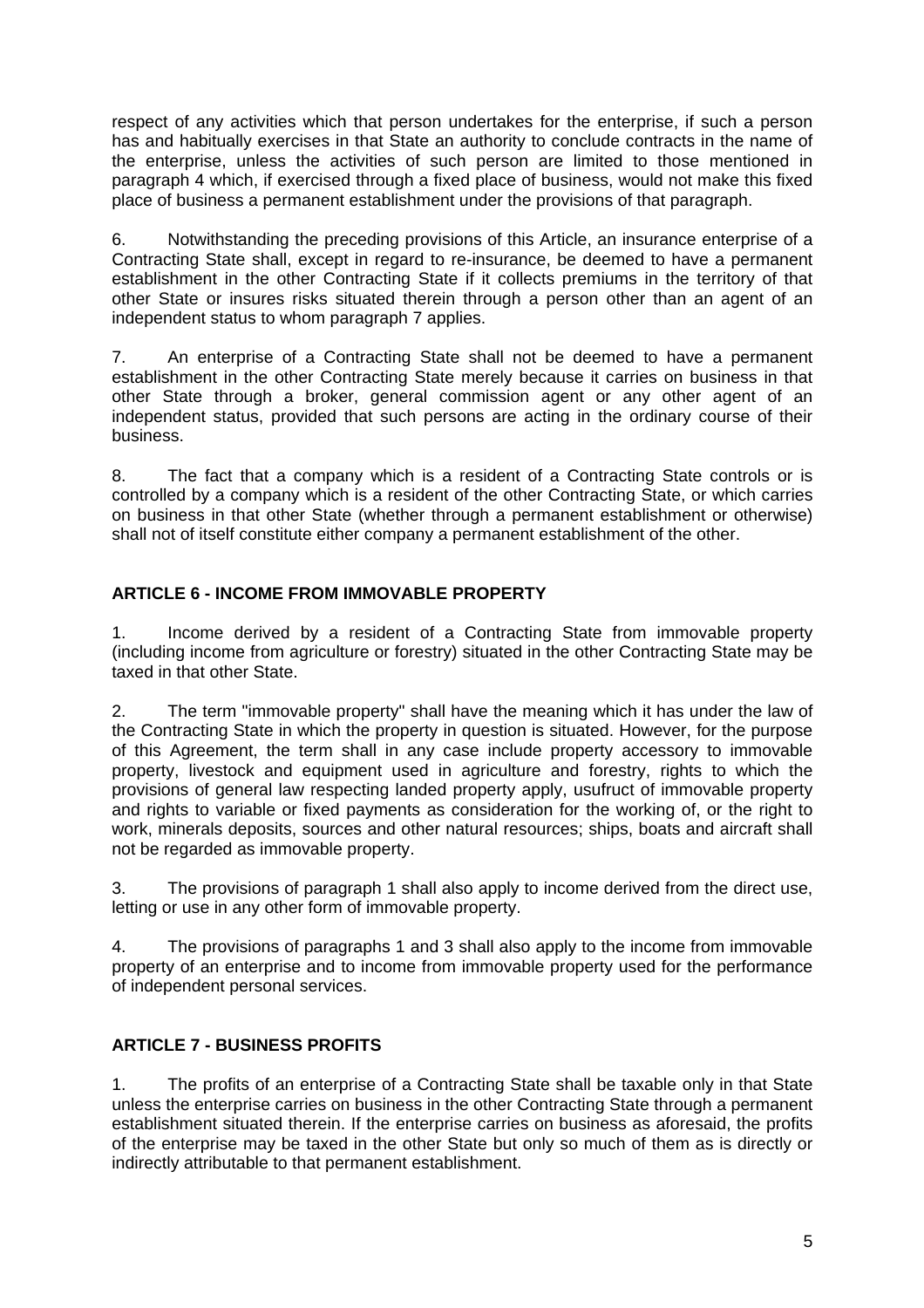2. Subject to the provisions of paragraph 3 of this Article, where an enterprise of a Contracting State carries on business in the other Contracting State through a permanent establishment situated therein, there shall in each Contracting State be attributed to that permanent establishment the profits which it might be expected to make if it were a distinct and separate enterprise engaged in the same or similar activities under the same or similar conditions and dealing wholly independently with the enterprise of which it is a permanent establishment.

3. In the determination of the profits of a permanent establishment, there shall be allowed as deductions expenses which are incurred for the purposes of the business of the permanent establishment including executive and general administrative expenses so incurred, whether in the State in which the permanent establishment is situated or elsewhere.

4. Insofar as it has been customary in a Contracting State to determine the profits to be attributed to a permanent establishment on the basis of a certain reasonable percentage of the gross receipts of the enterprise or on the basis of an apportionment of the total profits of the enterprise to its various parts, nothing in paragraph 2 shall preclude such Contracting State from determining the profits to be taxed by any of such methods; the method adopted shall, however, be such that the result shall be in accordance with the principles laid down in this Article.

5. For the purposes of the preceding paragraphs, the profits to be attributed to the permanent establishment shall be determined by the same method year by year unless there is good and sufficient reason to the contrary.

6. No profits shall be attributed to a permanent establishment by reason of the mere purchase by that permanent establishment of goods or merchandise for the enterprise.

7. Where profits include items of income which are dealt with separately in other Articles of this Agreement, then the provisions of those Articles shall not be affected by the provisions of this Article.

8. For the purpose of paragraph 1, the term "directly or indirectly attributable to the permanent establishment" includes profits arising from transactions in which the permanent establishment has been involved and such profits shall be regarded as attributable to the permanent establishment to the extent appropriate to the part played by the permanent establishment in those transactions, even if those transactions are made or placed directly with the overseas head office of the enterprise rather than with the permanent establishment.

## **ARTICLE 8 - SHIPPING AND AIR TRANSPORT**

1. Profits from the operation of aircraft in international traffic shall be taxable only in the Contracting State of which the enterprise operating the aircraft is a resident.

2. Profits from sources within a Contracting State derived by an enterprise of the other Contracting State from the operation of ships in international traffic may be taxed in the firstmentioned State, but the tax imposed shall be reduced by an amount equal to 50 per cent thereof.

3. The provisions of paragraphs 1 and 2 shall also apply to profits from the participation in a pool, a joint business or an international operating agency.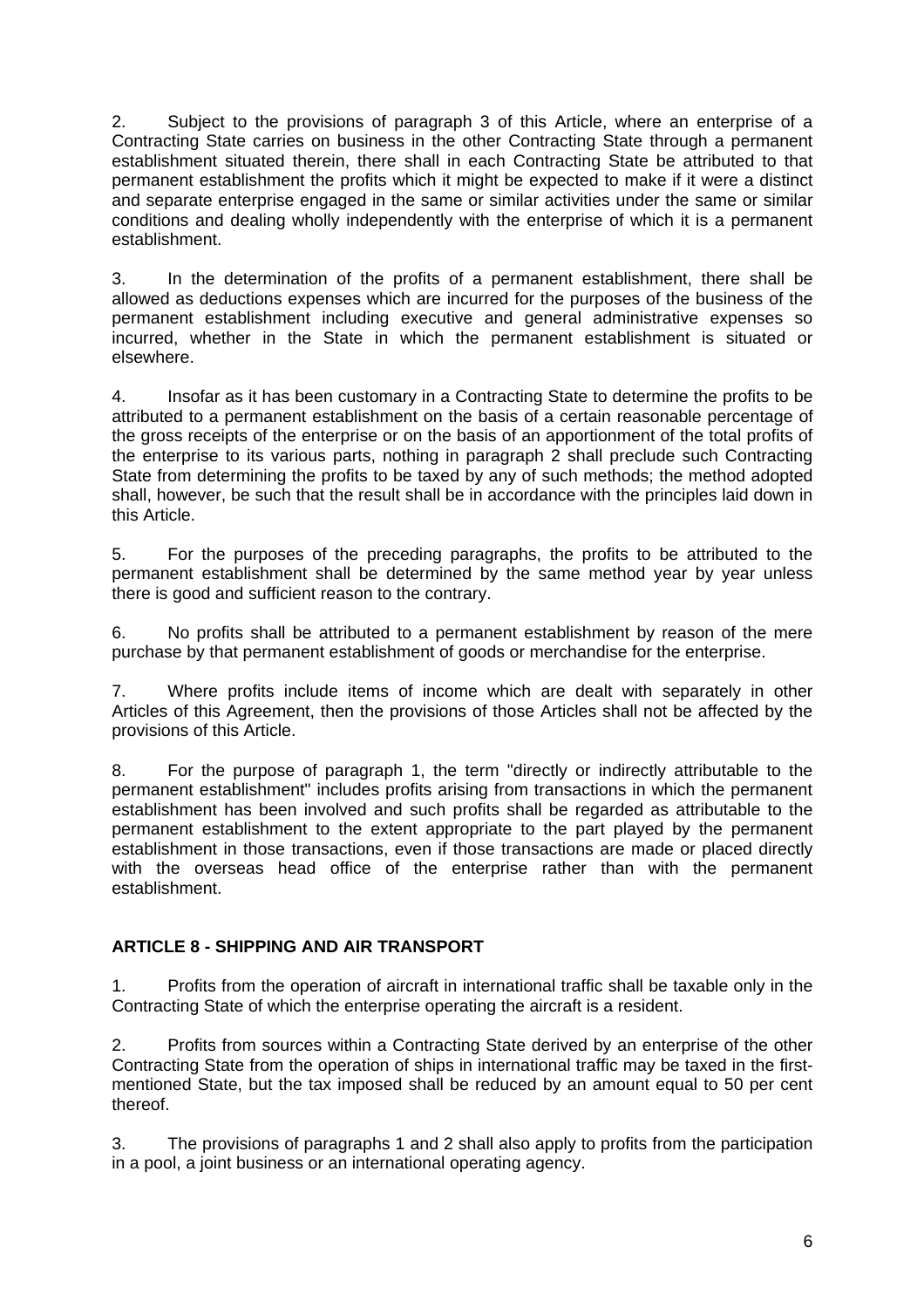4. For the purposes of this Article, profits from the operation of ships or aircraft in international traffic shall mean profits derived from the transportation by sea or air of passengers, mail, livestock or goods carried on by the owners or lessees or charterers of the ships or aircraft, including:

- (a) profits from the sale of tickets for such transportation on behalf of other enterprises;
- (b) income from the lease of ships or aircraft and the use, maintenance or rental of containers (including trailers and related equipment for the transport of containers), where such lease or such use, maintenance or rental, as the case may be, is incidental to the operation of ships or aircraft in international traffic;
- (c) interest from deposits with banks in a Contracting State where the funds for the deposits are from sums received in that State by an enterprise in connection with the operation of ships or aircraft in international traffic.

## **ARTICLE 9 - ASSOCIATED ENTERPRISES**

- 1. Where:
	- (a) an enterprise of a Contracting State participates directly or indirectly in the management, control or capital of an enterprise of the other Contracting State, or
	- (b) the same persons participate directly or indirectly in the management, control or capital of an enterprise of a Contracting State and an enterprise of the other Contracting State,

and in either case conditions are made or imposed between the two enterprises in their commercial or financial relations which differ from those which would be made between independent enterprises, then any profits which would, but for those conditions, have accrued to one of the enterprises, but, by reason of those conditions, have not so accrued, may be included in the profits of that enterprise and taxed accordingly.

2. Where a Contracting State includes in the profits of an enterprise of that State - and taxes accordingly - profits on which an enterprise of the other Contracting State has been charged to tax in that other State and where the competent authorities of the Contracting States agree, upon consultation, that all or part of the profits so included are profits which would have accrued to the enterprise of the first-mentioned State if the conditions made between the two enterprises had been those which would have been made between independent enterprises, then that other State shall make an appropriate adjustment to the amount of the tax charged therein on those profits. In determining such adjustment, due regard shall be had to the other provisions of the Agreement.

## **ARTICLE 10 - DIVIDENDS**

1. Dividends paid by a company which is a resident of a Contracting State to a resident of the other Contracting State may be taxed in that other State.

2. However, such dividends may also be taxed in the Contracting State of which the company paying the dividend is a resident but at present both Contracting States do not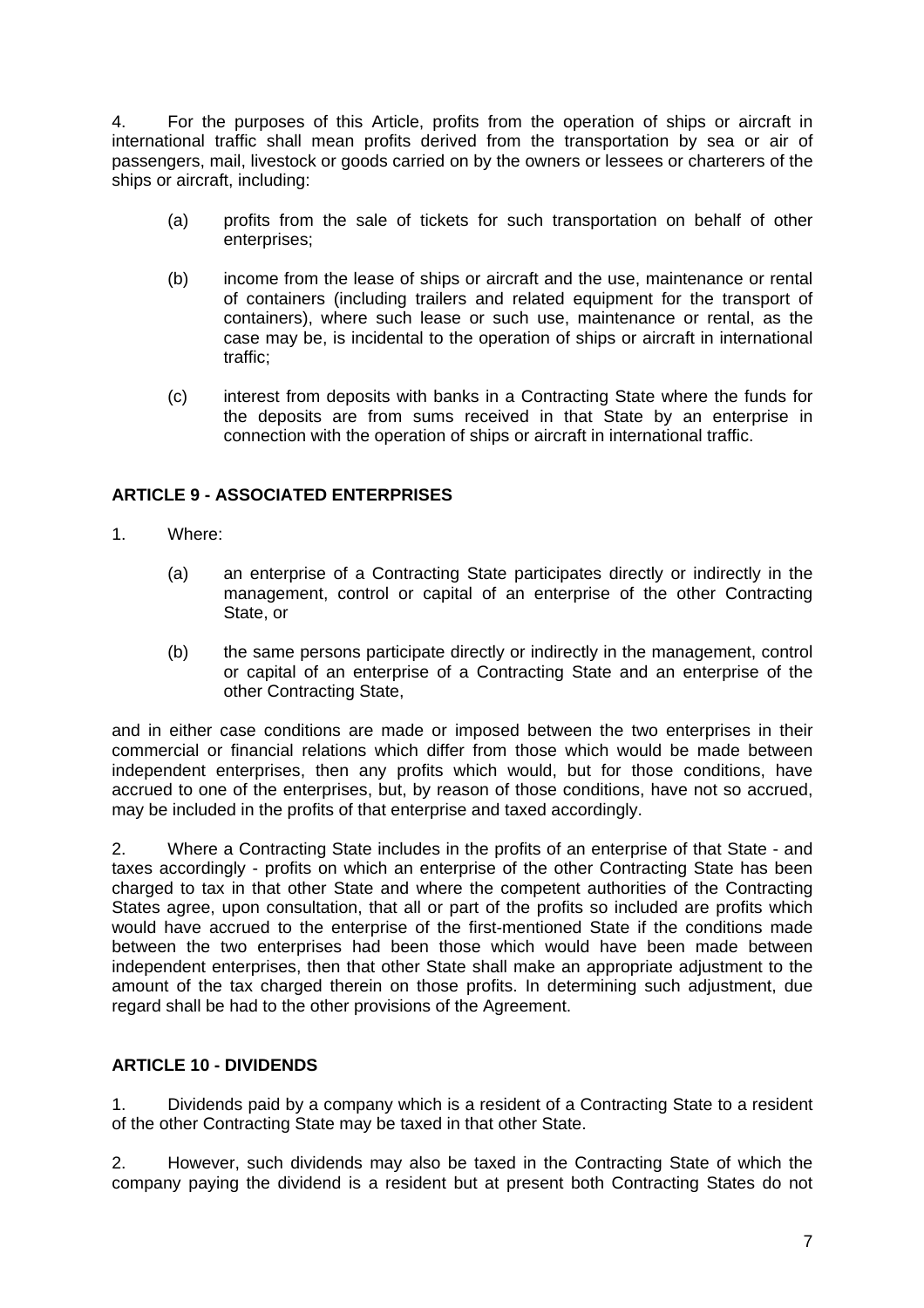impose tax on dividends in addition to the tax chargeable on the profits or income of a company.

3. The term "dividends" as used in this Article means income from shares or other rights, not being debt-claims, participating in profits, as well as income from other corporate rights which is subjected to the same taxation treatment as income from shares by the laws of the State of which the company making the distribution is a resident.

4. When either or both Contracting States impose a tax on dividends in future, the tax so charged in the Contracting State of which the company paying the dividend is a resident shall not exceed:

- (a) 5 per cent of the gross amount of the dividends if the beneficial owner is a company which owns at least 25 per cent of the shares of the company paying the dividends;
- (b) 10 per cent of the gross amount of the dividends in all other cases.

This paragraph shall not affect the taxation of the company in respect of the profits out of which the dividends are paid.

5. In the event that either or both Contracting States impose a tax on dividends as referred to in paragraph 4, both Contracting States shall enter into negotiations within 1 year from the date of the imposition of such tax with the view to determine if changes to this Article and other relevant Articles are necessary.

6. Notwithstanding the provisions of paragraph 4, dividends paid by a company which is a resident of a Contracting State to the Government of the other Contracting State shall be exempt from tax in the first-mentioned State. The term "Government" shall have the same meaning as provided in paragraph 4 of Article 11.

7. The provisions of paragraph 4 shall not apply if the beneficial owner of the dividends, being a resident of a Contracting State, carries on business in the other Contracting State of which the company paying the dividend is a resident, through a permanent establishment situated therein, or performs in that other State independent personal services from a fixed base situated therein, and the holding in respect of which the dividends are paid is effectively connected with such permanent establishment or fixed base. In such case the provisions of Article 7 or Article 14, as the case may be, shall apply.

8. Where a company which is a resident of a Contracting State derives profits or income from the other Contracting State, that other State may not impose any tax on the dividends paid by the company, except insofar as dividends to which paragraph 4 applies are paid to a resident of that other State or insofar as the holding in respect of which the dividends to which paragraph 4 applies are paid is effectively connected with a permanent establishment or fixed base situated in that other State, nor subject the company's undistributed profits to a tax on the company's undistributed profits, even if the dividends paid or the undistributed profits consist wholly or partly of profits or income arising in such other State.

## **ARTICLE 11 - INTEREST**

1. Interest arising in a Contracting State and paid to a resident of the other Contracting State may be taxed in that other State.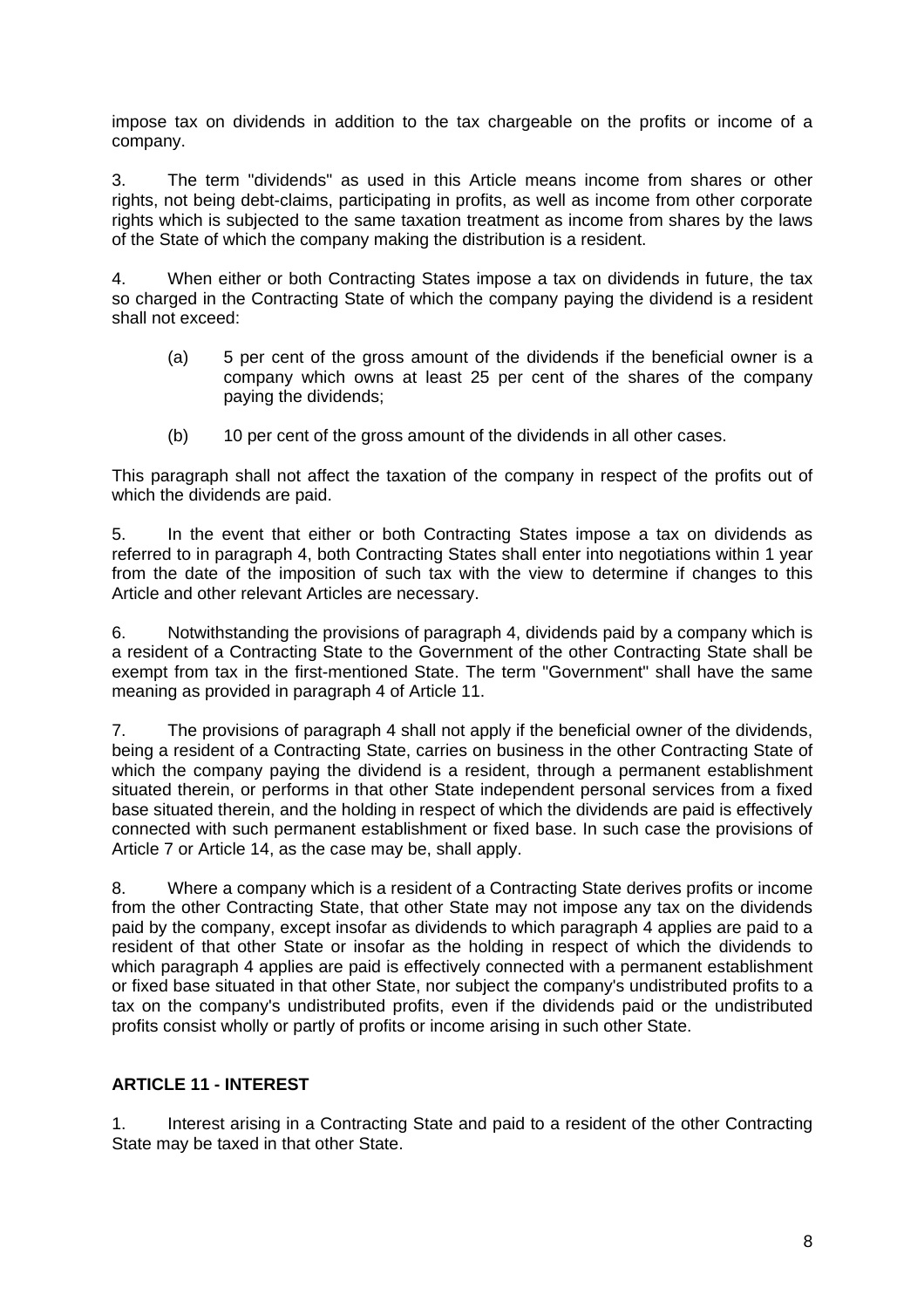2. However, such interest may also be taxed in the Contracting State in which it arises and according to the law of that State, but if the recipient is the beneficial owner of the interest, the tax so charged shall not exceed:

- (a) 8 per cent of the gross amount of the interest if it is received by any bank or financial institution;
- (b) 10 per cent of the gross amount of the interest in all other cases.

The competent authorities of the Contracting States shall by mutual agreement settle the mode of application of this limitation.

3. Notwithstanding the provisions of paragraph 2, interest arising in a Contracting State and paid to the Government of the other Contracting State shall be exempt from tax in the first-mentioned Contracting State.

- 4. For the purpose of paragraph 3, the term "Government":
	- (a) in the case of Myanmar means the Government of the Union of Myanmar and shall include:
		- (i) the Central Bank of Myanmar;
		- (ii) a statutory body or any institution wholly or mainly owned by the Government of Myanmar, as may be agreed from time to time between the competent authorities of the Contracting States;
	- (b) in the case of Singapore means the Government of Singapore, and shall include:
		- (i) the Monetary Authority of Singapore and the Board of Commissioners of Currency;
		- (ii) the Government of Singapore Investment Corporation Pte Ltd;
		- (iii) a statutory body or any institution wholly or mainly owned by the Government of Singapore, as may be agreed from time to time between the competent authorities of the Contracting States.

5. The term "interest" as used in this Article means income from debt-claims of every kind, whether or not secured by mortgage and whether or not carrying a right to participate in the debtor's profits, and in particular, income from government securities and income from bonds or debentures, including premiums and prizes attaching to such securities, bonds or debentures. Penalty charges for late payment shall not be regarded as interest for the purpose of this Article.

6. The provisions of paragraphs 1 and 2 shall not apply if the beneficial owner of the interest, being a resident of a Contracting State, carries on business in the other Contracting State in which the interest arises, through a permanent establishment situated therein, or performs in that other State independent personal services from a fixed base situated therein, and the debt-claim in respect of which the interest is paid is effectively connected with such permanent establishment or fixed base. In such cases the provisions of Article 7 or Article 14, as the case may be, shall apply.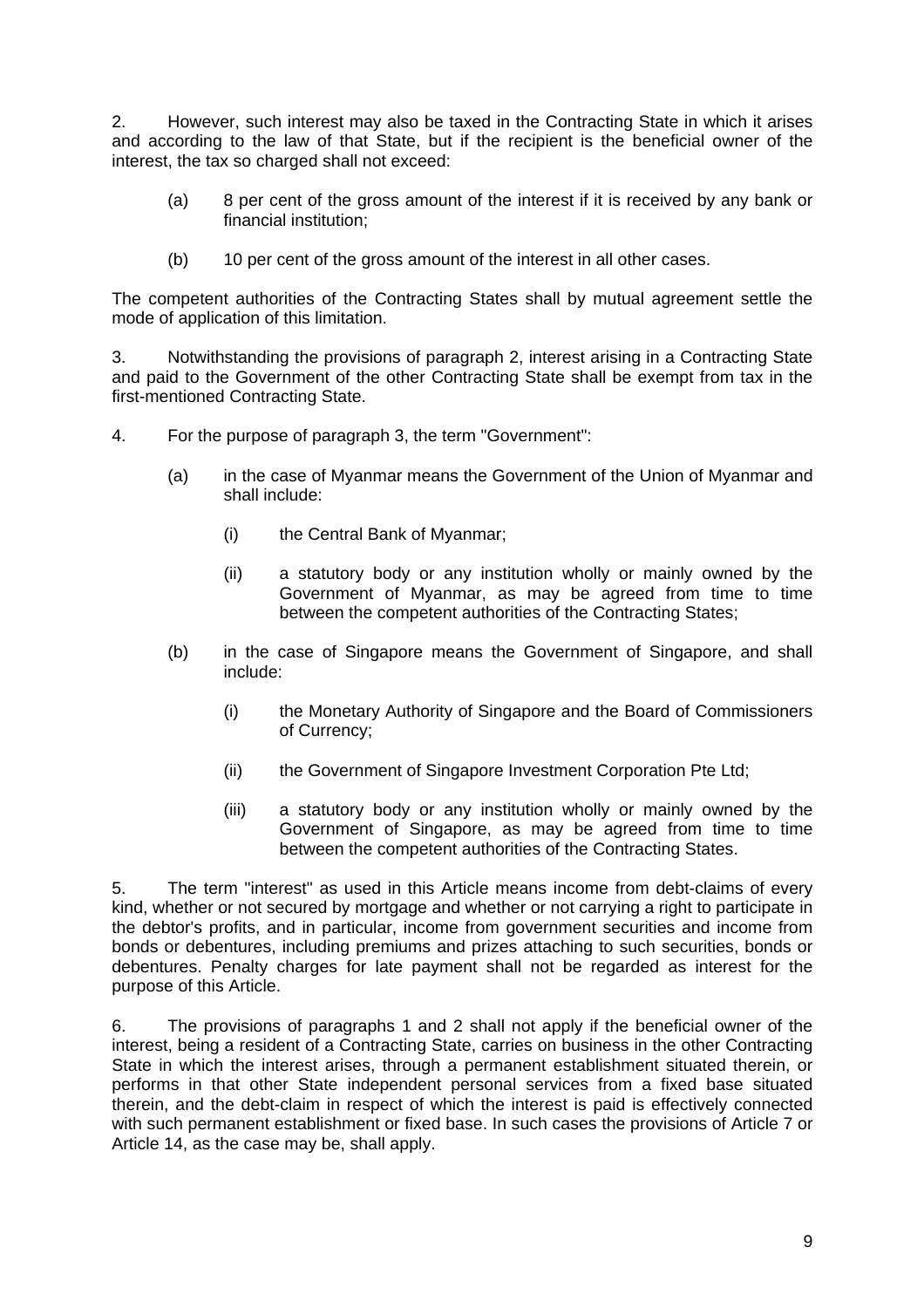7. Interest shall be deemed to arise in a Contracting State when the payer is that State itself, a political subdivision, a local authority, a statutory body or a resident of that State. Where, however, the person paying the interest, whether he is a resident of a Contracting State or not, has in a Contracting State a permanent establishment or a fixed base in connection with which the indebtedness on which the interest is paid was incurred, and such interest is borne by such permanent establishment or fixed base, then such interest shall be deemed to arise in the State in which the permanent establishment or fixed base is situated.

8. Where by reason of a special relationship between the payer and the beneficial owner or between both of them and some other person, the amount of the interest, having regard to the debt-claim for which it is paid, exceeds the amount which would have been agreed upon by the payer and the beneficial owner in the absence of such relationship, the provisions of this Article shall apply only to the last-mentioned amount. In such case, the excess part of the payments shall remain taxable according to the laws of each Contracting State, due regard being had to the other provisions of this Agreement.

## **ARTICLE 12 - ROYALTIES**

1. Royalties arising in a Contracting State and paid to a resident of the other Contracting State may be taxed in that other State.

2. However, such royalties may also be taxed in the Contracting State in which they arise, and according to the laws of that Contracting State, but if the beneficial owner of the royalties is a resident of the other Contracting State, the tax so charged shall not exceed:

- (a) 10 per cent of the gross amount of the royalties in respect of payments of any kind received as a consideration for the use of, or the right to use, any patent, design or model, plan, secret formula or process, or for the use of, or the right to use, industrial, commercial or scientific equipment, or for information concerning industrial, commercial or scientific experience;
- (b) 15 per cent of the gross amount of the royalties in all other cases.

3. The term "royalties" as used in this Article means payments of any kind received as a consideration for the use of, or the right to use, any copyright of literary, artistic or scientific work including cinematograph films or films or tapes used for television or radio broadcasting, any patent, trade mark, design or model, plan, secret formula or process, or for the use of, or the right to use, industrial, commercial or scientific equipment, or for information concerning industrial, commercial or scientific experience.

4. The provisions of paragraphs 1 and 2 of this Article shall not apply if the beneficial owner of the royalties, being a resident of a Contracting State, carries on business n the other Contracting State in which the royalties arise, through a permanent establishment situated therein, or performs in that other State independent personal services from a fixed base situated therein, and the right or property in respect of which the royalties are paid is effectively connected with such permanent establishment or fixed base. In such case the provisions of Article 7 or Article 14, as the case may be, shall apply.

5. Royalties shall be deemed to arise in a Contracting State when the payer is that State itself, a political subdivision, a local authority, a statutory body or a resident of that State. Where, however, the person paying the royalties, whether he is a resident of a Contracting State or not, has in a Contracting State a permanent establishment or a fixed base in connection with which the liability to pay the royalties was incurred, and such royalties are borne by sch permanent establishment or fixed base, then such royalties shall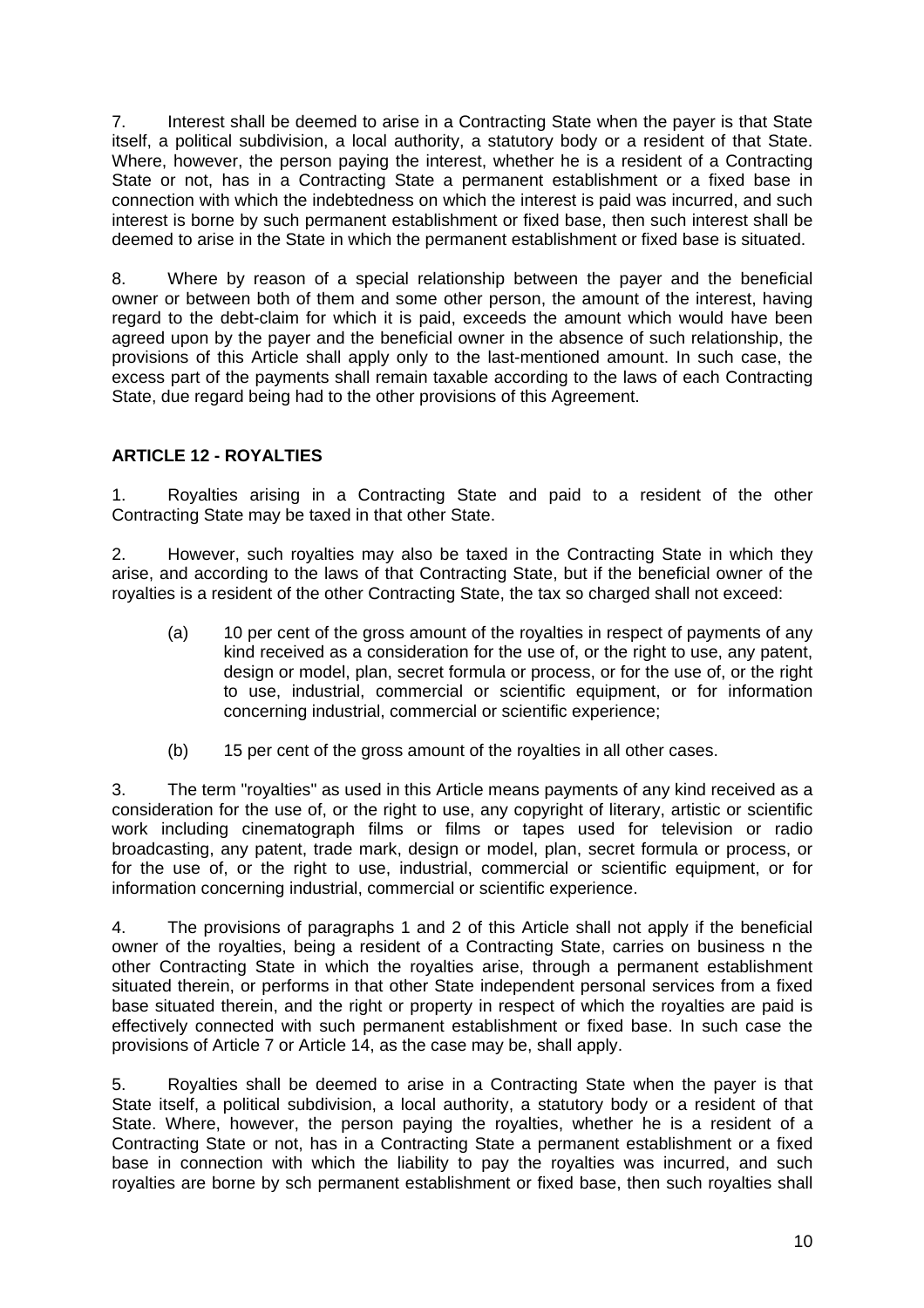be deemed to arise in the State in which the permanent establishment or fixed base is situated.

6. Where, by reason of a special relationship between the payer and the beneficial owner or between both of them and some other person, the amount of the royalties, having regard to the use, right or information for which they are paid, exceeds the amount which would be agreed upon between the payer and the beneficial owner in the absence of such relationship, the provisions of this Article shall apply only to the last-mentioned amount. In such case, the excess part of the payments shall remain taxable according to the laws of each Contracting State, due regard being had to the other provisions of this Agreement.

## **ARTICLE 13 - CAPITAL GAINS**

1. Gains derived by a resident of a Contracting State from the alienation of immovable property referred to in Article 6 and situated in the other Contracting State may be taxed in that other State.

2. Gains from the alienation of movable property forming part of the business property of a permanent establishment which an enterprise of a Contracting Party has in the other Contracting State or of movable property pertaining to a fixed base available to a resident of a Contracting State in the other Contracting State for the purpose of performing independent personal services, including such gains from the alienation of such a permanent establishment (alone or with the whole enterprise) or of such fixed base, may be taxed in that other State.

3. Gains from the alienation of ships or aircraft operated in international traffic, boats engaged in inland waterways transport or movable property pertaining to the operation of such ships, aircraft or boats shall be taxable only in the Contracting State in which the place of effective management of the enterprise is situated.

4. Gains from the alienation of shares of the capital stock of a company the property of which consists directly or indirectly principally of immovable property situated in a Contracting State may be taxed in that State.

5. Gains from the alienation of shares of a company other than those mentioned in paragraph 4 may be taxed in the Contracting State of which the company is a resident but only if:

- (a) the shares held or owned, directly or indirectly, by the alienator amount to at least 35 per cent of the entire share capital of such company at any time during the fiscal year in which the alienation takes place; and
- (b) the total of the shares alienated by the alienator during the fiscal year in which the alienation takes place amounts to at least 20 per cent of the aggregate of his holding in the share capital of such company at the beginning of such fiscal year and any acquisition of the shares in that year.

6. The tax on the gains from the alienation of property referred to in paragraphs 1, 2, 4 and 5 shall not exceed 10 per cent of such gains.

7. Gains from the alienation of any property other than that referred to in paragraphs 1, 2, 3, 4 and 5 shall be taxable only in the Contracting State of which the alienator is a resident.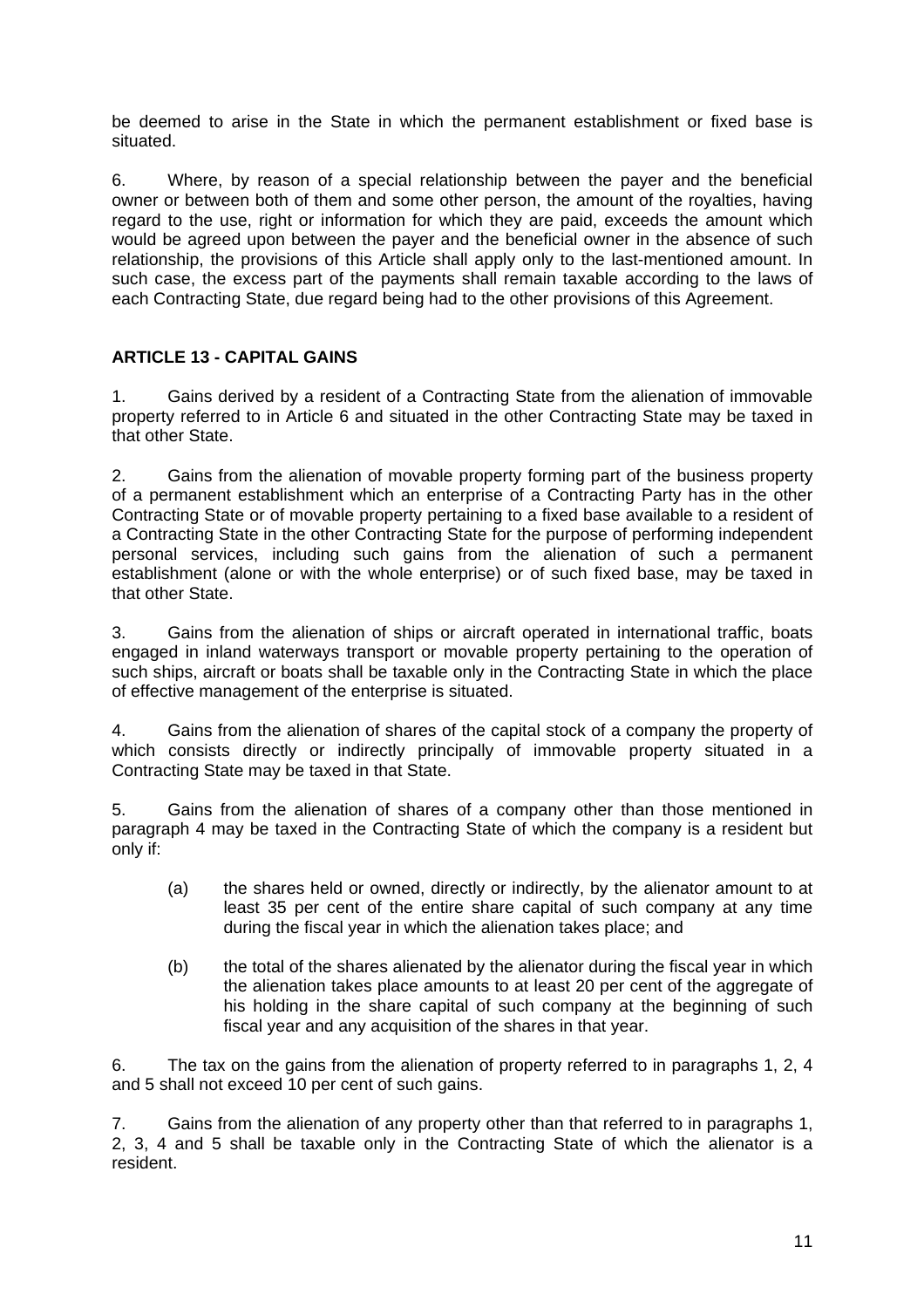8. Notwithstanding the provisions of the preceding paragraphs, gains derived by the Government of a Contracting State from the alienation of property referred to in paragraphs 1, 2, 4 and 5 shall be exempt from tax in the other Contracting State. The term "Government" shall have the same meaning as provided in paragraph 4 of Article 11.

## **ARTICLE 14 - INDEPENDENT PERSONAL SERVICES**

1. Income derived by an individual who is a resident of a Contracting State in respect of professional services or other activities of an independent character shall be taxable only in that State except in the following circumstances, when such income may also be taxed in the other Contracting State:

- (a) if he has a fixed base regularly available to him in the other Contracting State for the purpose of performing his activities; in that case, only so much of the income as is attributable to that fixed base may be taxed in that other Contracting State; or
- (b) if his stay in the other Contracting State is for a period or periods amounting to or exceeding in the aggregate 183 days in the fiscal year concerned; in that case, only so much of the income as is derived from his activities performed in that other State may be taxed in that other State; or
- (c) if the remuneration for his activities in the other Contracting State is paid by a resident of that Contracting State or is borne by a permanent establishment or a fixed base situated in that Contracting State and exceeds in the fiscal year US \$12,000.

2. The term "professional services" includes especially independent scientific, literary, artistic, educational or teaching activities as well as the independent activities of physicians, lawyers, engineers, architects, dentists and accountants.

## **ARTICLE 15 - DEPENDENT PERSONAL SERVICES**

1. Subject to the provisions of Articles 16, 18 and 19, salaries, wages and other similar remuneration derived by a resident of a Contracting State in respect of an employment shall be taxable only in that State unless the employment is exercised in the other Contracting State. If the employment is so exercised, such remuneration as is derived therefrom may be taxed in that other State.

2. Notwithstanding the provisions of paragraph 1, remuneration derived by a resident of a Contracting State in respect of an employment exercised in the other Contracting State shall be taxable only in the first-mentioned State if:

- (a) the recipient is present in the other State for a period or periods not exceeding in the aggregate 183 days in the fiscal year concerned; and
- (b) the services are rendered for, or on behalf of, a person who is not a resident of the other State; and
- (c) the remuneration is paid by, or on behalf of, an employer who is not a resident of the other State; and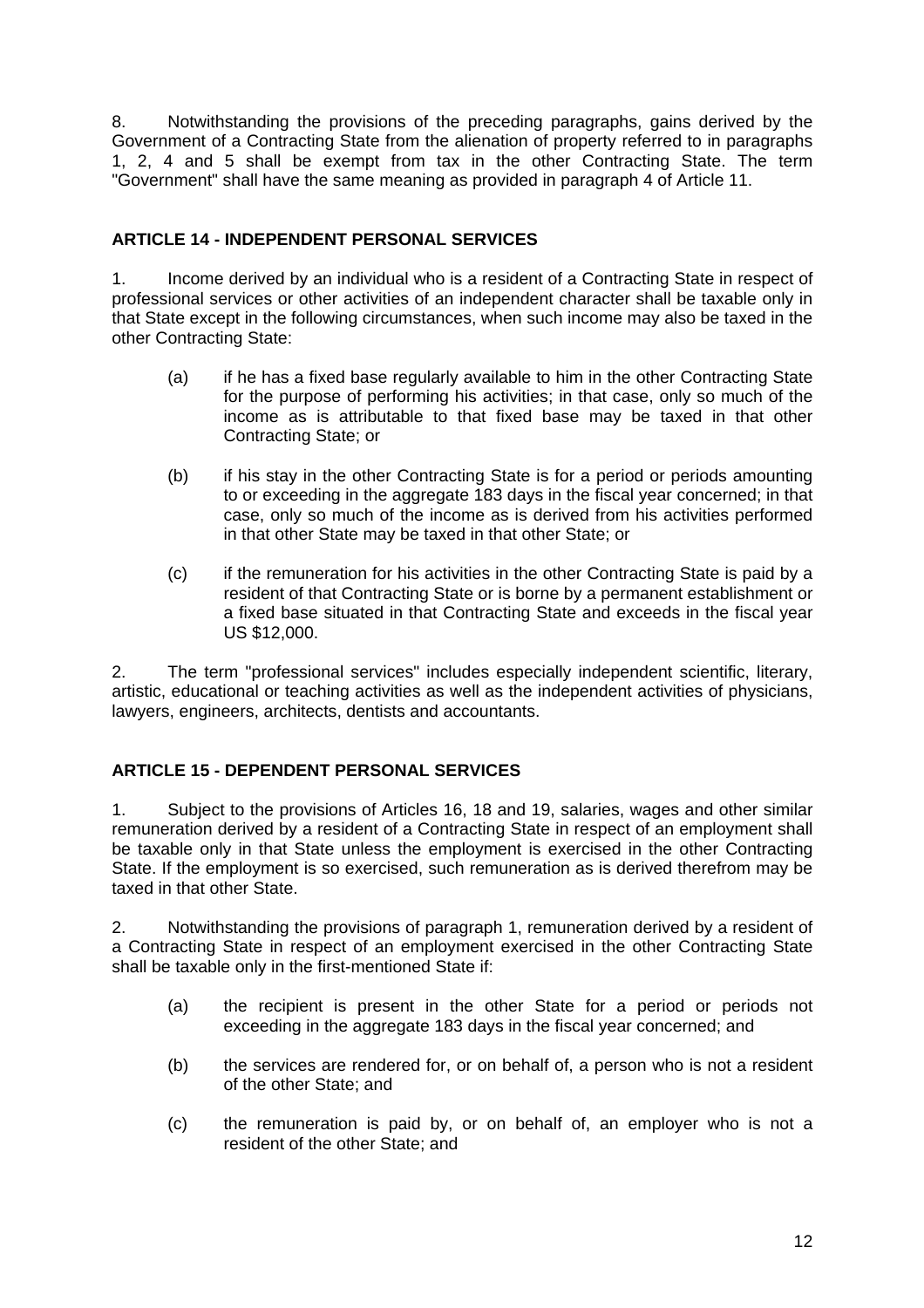(d) the remuneration is not borne by a permanent establishment or a fixed base which the employer has in the other State.

3. Notwithstanding the preceding provisions of this Article, remuneration derived in respect of an employment exercised aboard a ship or aircraft operated in international traffic, shall be taxable only in the Contracting State in which the place of effective management of the enterprise is situated.

### **ARTICLE 16 - DIRECTORS' FEES**

Directors' fees and other similar payments derived by a resident of a Contracting State in his capacity as a member of the Board of Directors of a company which is a resident of the other Contracting State may be taxed in that other Contracting State.

### **ARTICLE 17 - ARTISTES AND ATHLETES**

1. Notwithstanding the provisions of Articles 14 and 15, income derived by a resident of a Contracting State as an entertainer, such as a theatre, motion picture, radio or television artiste, or a musician, or as an athlete, from his personal activities as such exercised in the other Contracting State, may be taxed in that other State.

2. Where income in respect of or in connection with personal activities exercised by an entertainer or an athlete accrues not to the entertainer or athlete himself but to another person, that income may, notwithstanding the provisions of Articles 7, 14 and 15 of this Agreement, be taxed in the Contracting State in which the activities of the entertainer or athlete are exercised.

3. Notwithstanding the provisions of paragraphs 1 and 2 of this Article, income derived in respect of the activities referred to in paragraph 1 of this Article within the framework of any cultural or sports exchange programme agreed to by both Contracting States shall be exempt from tax in the Contracting State in which these activities are exercised.

## **ARTICLE 18 - PENSIONS**

1. Subject to the provisions of paragraph 2 of Article 19, any pension or other similar remuneration paid to a resident of one of the Contracting States from a source in the other Contracting State in consideration of past employment or services in that other Contracting State and any annuity paid to such a resident from such a source may be taxed in that other State.

2. The term "annuity" means a stated sum payable periodically at stated times during the life of the annuitant or during a specified or ascertainable period of time under an obligation to make the payments in return for adequate and full consideration in money or money's worth.

### **ARTICLE 19 - GOVERNMENT SERVICE**

1.

(a) Remuneration, other than a pension, paid by a Contracting State or a political subdivision or a local authority or a statutory body thereof to an individual in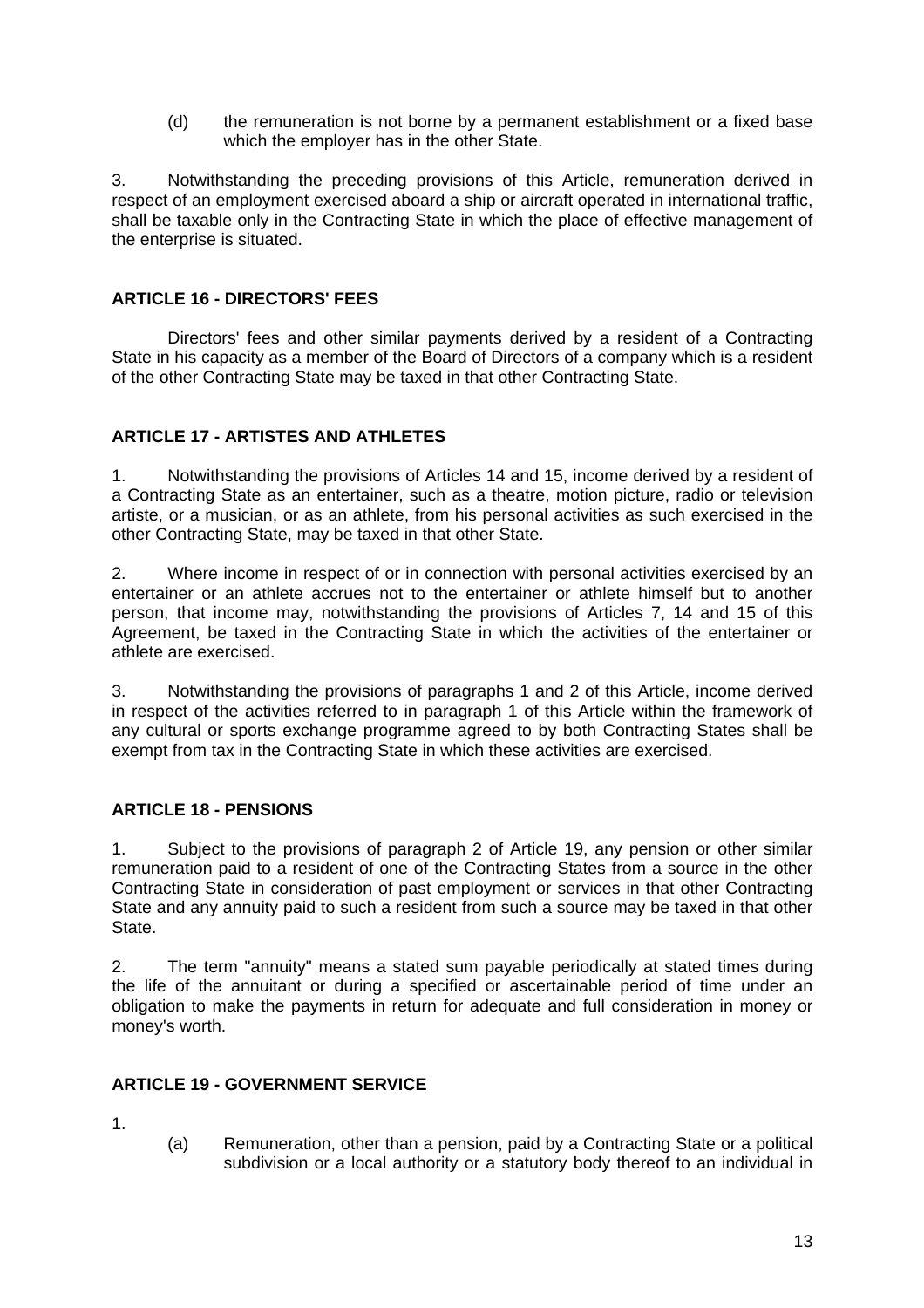respect of services rendered to that State or subdivision or local authority or statutory body thereof shall be taxable only in that State.

- (b) However, such remuneration shall be taxable only in the other Contracting State if the services are rendered in that other State and the individual is a resident of that other Contracting State who:
	- (i) is a national of that State; or
	- (ii) did not become a resident of that State solely for the purpose of rendering the services.
- 2.
- (a) Any pension paid by, or out of funds created by a Contracting State or a political subdivision, a local authority or statutory body thereof to any individual in respect of services rendered to that State or subdivision or local authority or statutory body thereof shall be taxable only in that State.
- (b) However, such pension shall be taxable only in the other Contracting State if the individual is a resident of, and a national of, that other State.

3. The provisions of Articles 15, 16 and 18 shall apply to remuneration and pensions in respect of services rendered in connection with any business carried on for purposes of profit by a Contracting State or a political subdivision or a local authority or a statutory body thereof.

### **ARTICLE 20 - STUDENTS AND TRAINEES**

1. Payments which a student, business apprentice or trainee who is or was immediately before visiting a Contracting State a resident of the other Contracting State and who is present in the first-mentioned State solely for the purpose of his education or training receives for the purpose of his maintenance, education or training shall not be taxed in that State, provided that such payments arise from sources outside that State.

2. In respect of grants, scholarships and remuneration from employment not covered by paragraph 1, a student or business apprentice described in paragraph 1 shall be entitled during such education or training to the same exemptions, reliefs or reductions in respect of taxes available to residents of the State which he is visiting.

## **ARTICLE 21 - TEACHERS AND RESEARCHERS**

1. An individual who visits a Contracting State for the purpose of teaching or carrying out research at a university, college or other recognized educational institution in that Contracting State and who is or was immediately before that visit a resident of the other Contracting State, shall be exempt from taxation in the first- mentioned Contracting State on remuneration for such teaching or research for a period not exceeding two years from the date of his first visit for that purpose.

2. The provisions of paragraph 1 of this Article shall not apply to income from research if such research is undertaken not in the public interest but primarily for the private benefit of a specific person or persons.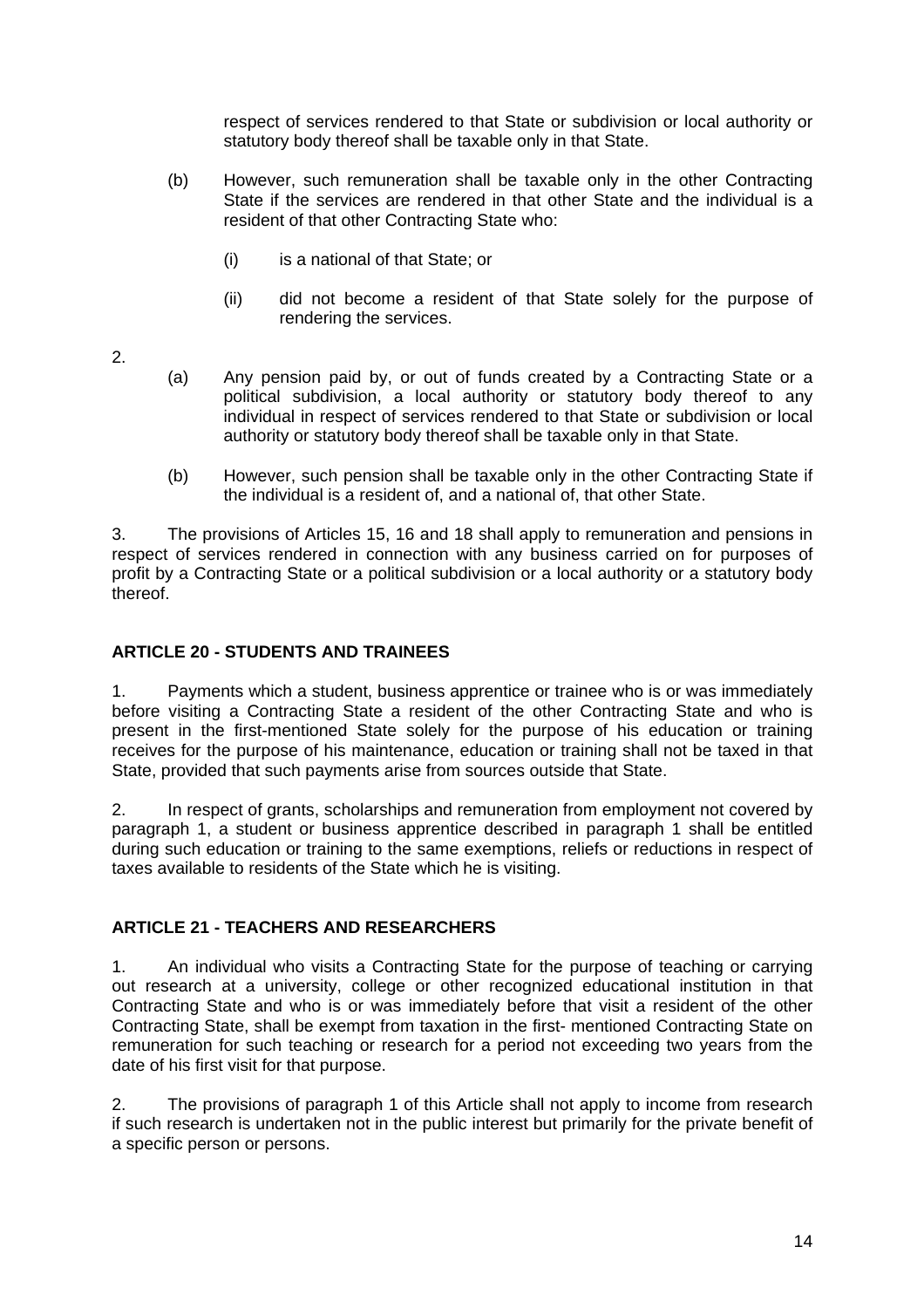#### **ARTICLE 22 - INCOME NOT EXPRESSLY MENTIONED**

Items of income of a resident of a Contracting State which are not expressly mentioned in the foregoing Articles of this Agreement shall be taxable only in that State except that, if such income is derived from sources within the other Contracting State, it may also be taxed in that other State.

#### **ARTICLE 23 - LIMITATION OF RELIEF**

1. Where this Agreement provides (with or without other conditions) that income from sources in a Contracting State shall be exempt from tax, or taxed at a reduced rate in that Contracting State, and under the laws in force in the other Contracting State the said income is subject to tax by reference to the amount thereof which is remitted to or received in that other Contracting State and not by reference to the full amount thereof, then the exemption or reduction of tax to be allowed under this Agreement in the first-mentioned Contracting State shall apply to so much of the income as is remitted to or received in that other Contracting State.

2. However, this limitation does not apply to income derived by the Government of a Contracting State or any person approved by the competent authority of that Contracting State for the purpose of this paragraph. The term "Government" shall have the same meaning as provided in paragraph 4 of Article 11.

### **ARTICLE 24 - ELIMINATION OF DOUBLE TAXATION**

1. The laws in force in either of the Contracting States shall continue to govern the taxation of income in the respective Contracting States except where express provision to the contrary is made in this Agreement. Where income is subject to tax in both Contracting States, relief from double taxation shall be given in accordance with the following paragraphs of this Article.

2. In the case of Myanmar, Singapore tax payable in respect of income derived from Singapore shall be allowed as a credit against Myanmar tax payable in respect of that income. The credit shall not, however, exceed that part of the Myanmar tax, as computed before the credit is given which is appropriate to such item of income.

3. In the case of Singapore, subject to the laws of Singapore regarding the allowance as a credit against Singapore tax of tax payable in any country other than Singapore, Myanmar tax payable in respect of income derived from Myanmar shall be allowed as a credit against Singapore tax payable in respect of that income. Where such income is a dividend paid by a company which is a resident of Myanmar to a resident of Singapore which is a company owning directly or indirectly not less than 10 per cent of the share capital of the first-mentioned company, the credit shall take into account the Myanmar tax payable by that company on the portion of its profits out of which the dividend is paid. The credit shall not, however, exceed that part of the Singapore tax, as computed before the credit is given, which is appropriate to such item of income.

4. For the purposes of paragraph 2 of this Article, the term "Singapore tax payable" shall be deemed to include the amount of Singapore tax which would have been paid if the Singapore tax had not been exempted or levied at a reduced rate in accordance with the special incentive laws designed to promote economic development in Singapore insofar as they were in force on, and have not been modified since, the date of signature of this Agreement, or have been modified only in minor respects so as not to affect their general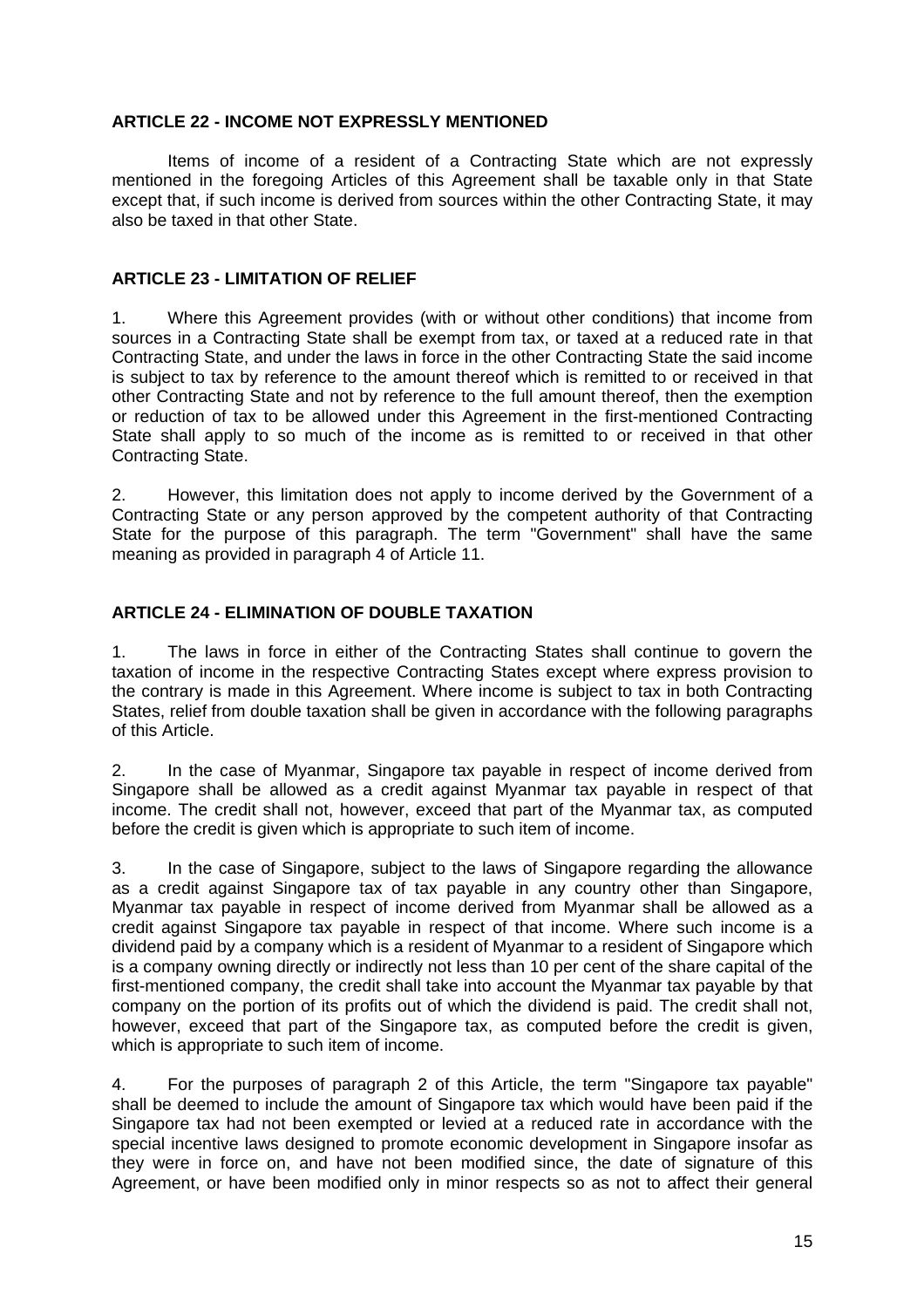character, or in accordance with any other provision which may subsequently be introduced and which is agreed by the competent authorities of the Contracting States to be of a substantially similar character, if it has not been modified thereafter, or has been modified only in minor respects so as not to affect its general character.

5. For the purposes of paragraph 3 of this Article, the term "Myanmar tax payable" shall be deemed to include the amount of Myanmar tax which would have been paid if the Myanmar tax had not been exempted or levied at a reduced rate in accordance with the special incentive laws designed to promote economic development in Myanmar insofar as they were in force on, and have not been modified since, the date of signature of this Agreement, or have been modified only in minor respects so as not to affect their general character, or in accordance with any other provision which may subsequently be introduced and which is agreed by the competent authorities of the Contracting States to be of a substantially similar character, if it has not been modified thereafter, or has been modified only in minor respects so as not to affect its general character.

## **ARTICLE 25 - NON-DISCRIMINATION**

1. Nationals of a Contracting State shall not be subjected in the other Contracting State to any taxation or any requirement connected therewith which is other or more burdensome than the taxation and connected requirements to which nationals of that other State in the same circumstances are or may be subjected.

2. The taxation on a permanent establishment which an enterprise of a Contracting State has in the other Contracting State shall not be less favourably levied in that other State than the taxation levied on enterprises of that other State carrying on the same activities.

- 3. Nothing in this Article shall be construed as obliging a Contracting State to grant to
	- (a) residents of the other Contracting State any personal allowances, reliefs and reductions for taxation purposes on account of civil status or family responsibilities which it grants to its own residents; or
	- (b) nationals of the other Contracting State those personal allowances, reliefs and reductions for tax purposes which it grants to tis own nationals who are not resident in that Contracting State or to such other persons as may be specified in the taxation laws of that Contracting State.

4. Enterprises of a Contracting State, the capital of which is wholly or partly owned or controlled, directly or indirectly, by one or more residents of the other Contracting State, shall not be subjected in the first-mentioned State to any taxation or any requirement connected therewith which is other or more burdensome than the taxation and connected requirements to which other similar enterprises of the first-mentioned State are or may be subjected.

5. Where a Contracting State grants tax incentives to its nationals designed to promote economic development in accordance with its national policy and criteria, it shall not be construed as discrimination under this Article.

6. In this Article, the term "taxation" means taxes which are the subject of this Agreement.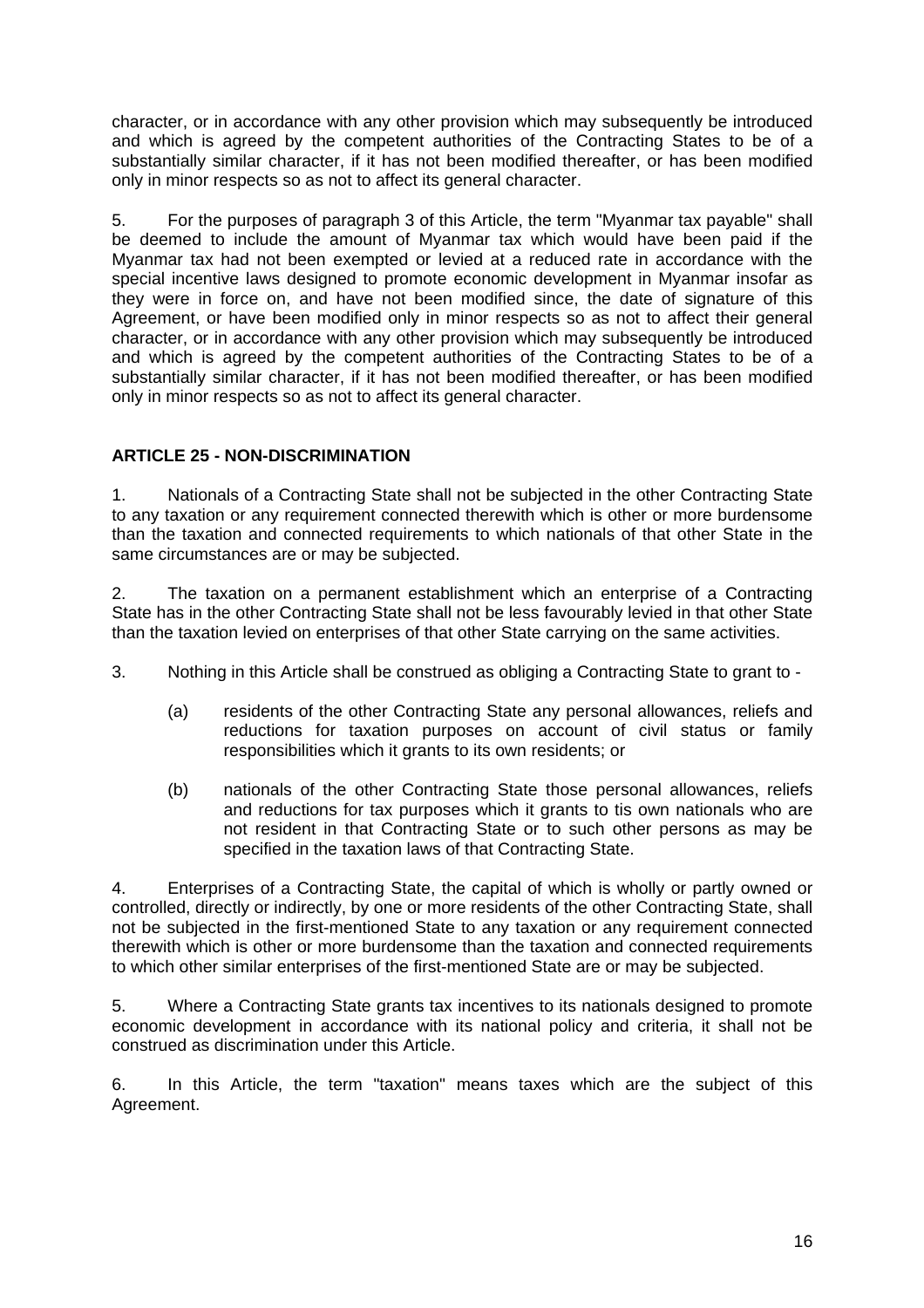### **ARTICLE 26 - MUTUAL AGREEMENT PROCEDURE**

1. Where a resident of a Contracting State considers that the actions of one or both of the Contracting States result or will result for him in taxation not in accordance with the provisions of this Agreement, he may, notwithstanding the remedies provided by the domestic taxation laws of those States, present his case to the competent authority of the Contracting State of which he is a resident. The case must be presented within three years from the first notification of the action resulting in taxation not in accordance with the provisions of this Agreement.

2. The competent authority shall endeavour, if the objection appears to it to be justified and if it is not itself able to arrive at a satisfactory solution, to resolve the case by mutual agreement with the competent authority of the other Contracting State, with a view to the avoidance of taxation which is not in accordance with this Agreement.

3. The competent authorities of the Contracting States shall endeavour to resolve by mutual agreement any difficulties or doubts arising as to the interpretation or application of the Agreement. They may also consult together for the avoidance of double taxation in cases not provided for in this Agreement.

4. The competent authorities of the Contracting States may communicate with each other directly for the purpose of reaching an agreement in the sense of paragraphs 1, 2 and 3 of this Article. When it seems advisable in order to reach agreement to have an oral exchange of opinions, such exchange may take place through a Commission consisting of representatives of the competent authorities of the Contracting States.

### **ARTICLE 27 - EXCHANGE OF INFORMATION**

1. The competent authorities of the Contracting States shall exchange such information as is necessary for carrying out the provisions of this Agreement or of the domestic taxation laws of the Contracting States concerning taxes covered by the Agreement insofar as the taxation thereunder is not contrary to the Agreement. Any information so exchanged by a Contracting State shall be treated as secret in the same manner as information obtained under the domestic taxation laws of that State and shall be disclosed only to persons or authorities (including courts and administrative bodies) involved in the assessment or collection of, the enforcement or prosecution in respect of, or the determination of appeals in relation to, the taxes covered by the Agreement. Such persons or authorities shall use the information only for such purposes.

2. In no case shall the provisions of paragraph 1 of this Article be construed so as to impose on the competent authority of a Contracting State the obligation:

- (a) to carry out administrative measures at variance with the laws and administrative practice of that or of the other Contracting State;
- (b) to supply information which is not obtainable under the laws or in the normal course of the administration of that or of the other Contracting State;
- (c) to supply information which would disclose any business or official secret or trade process, or information, the disclosure of which would be contrary to public policy.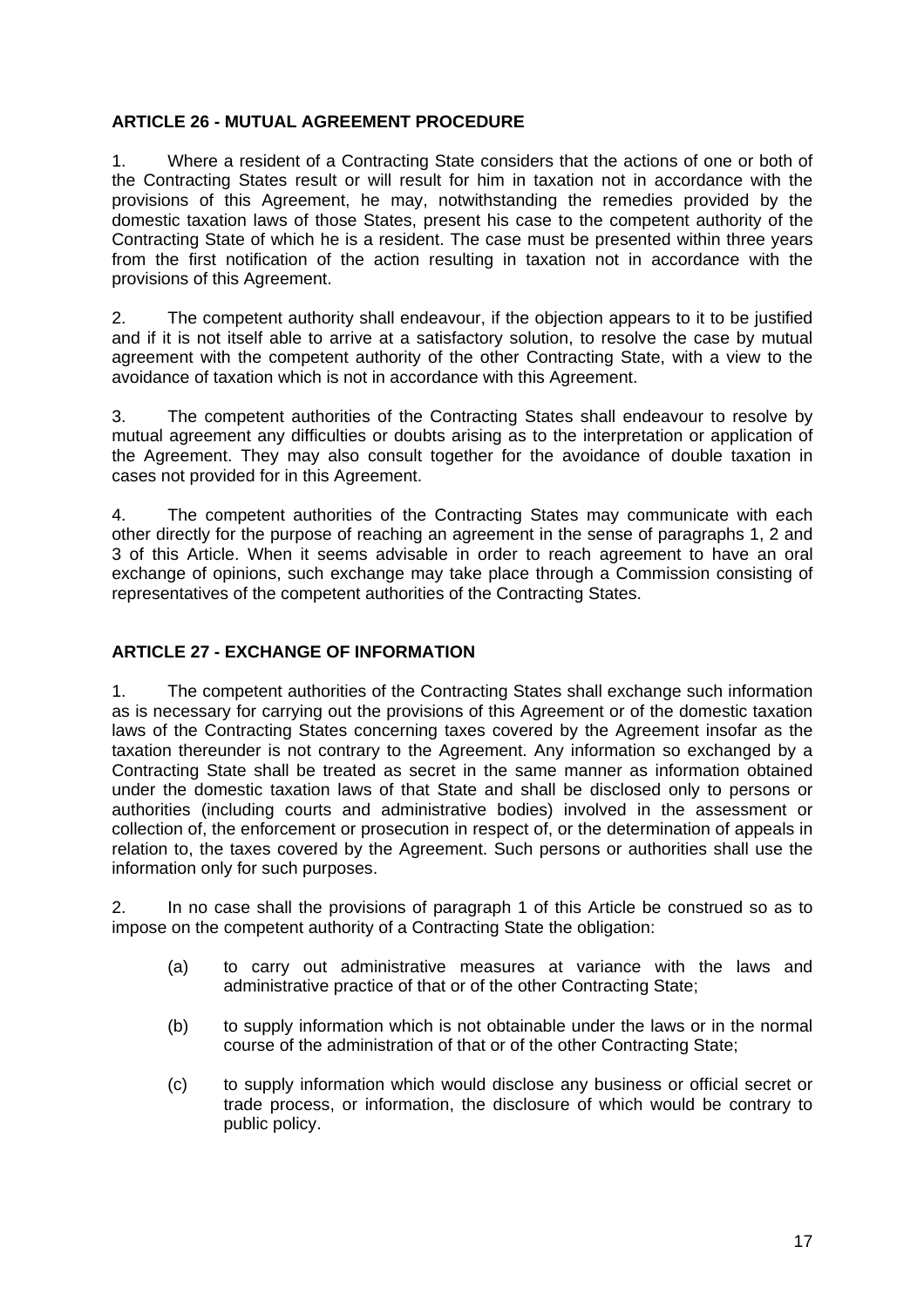#### **ARTICLE 28 - DIPLOMATIC AGENTS AND CONSULAR OFFICERS**

Nothing in this Agreement shall affect the fiscal privileges of diplomatic agents or consular officers under the general rules of international law or under the provisions of special agreements.

#### **ARTICLE 29 - ENTRY INTO FORCE**

This Agreement shall come into force on the date when the last of all such things shall have been done in Myanmar and Singapore as are necessary to give the Agreement the force of law in Myanmar and Singapore respectively, and shall thereupon have effect:

- (a) in Myanmar:
	- (i) in respect of taxes withheld at source, to the income derived on or after the first day of April in the fiscal year following the fiscal year in which this Agreement enters into force;
	- (ii) in respect of other taxes on income, to taxes chargeable for any year of assessment beginning on or after the first day of April of the second fiscal year following the fiscal year in which this Agreement enters into force and the subsequent years of assessment;
- (b) in Singapore:

in respect of the taxes on income for any year of assessment beginning on or after the first day of January in the second calendar year following the year in which the Agreement enters into force.

### **ARTICLE 30 - TERMINATION**

This Agreement shall remain in force until terminated by a Contracting State. Either Contracting State may terminate the Agreement at any time after five years from the date on which the Agreement enters into force, by giving notice of termination through diplomatic channels at least six months before the end of any calendar year. In such event, the Agreement shall cease to have effect:

- (a) in Myanmar:
	- (i) in respect of taxes withheld at source, to income derived on or after the first day of April in the fiscal year following the fiscal year in which the notice is given;
	- (ii) in respect of other taxes on income, to taxes chargeable for any year of assessment beginning on or after the first day of April of the second fiscal year following the fiscal year in which the notice is given;
- (b) in Singapore:

in respect of the taxes on income for any year of assessment beginning on or after the first day of January in the second calendar year following the year in which the notice is given.